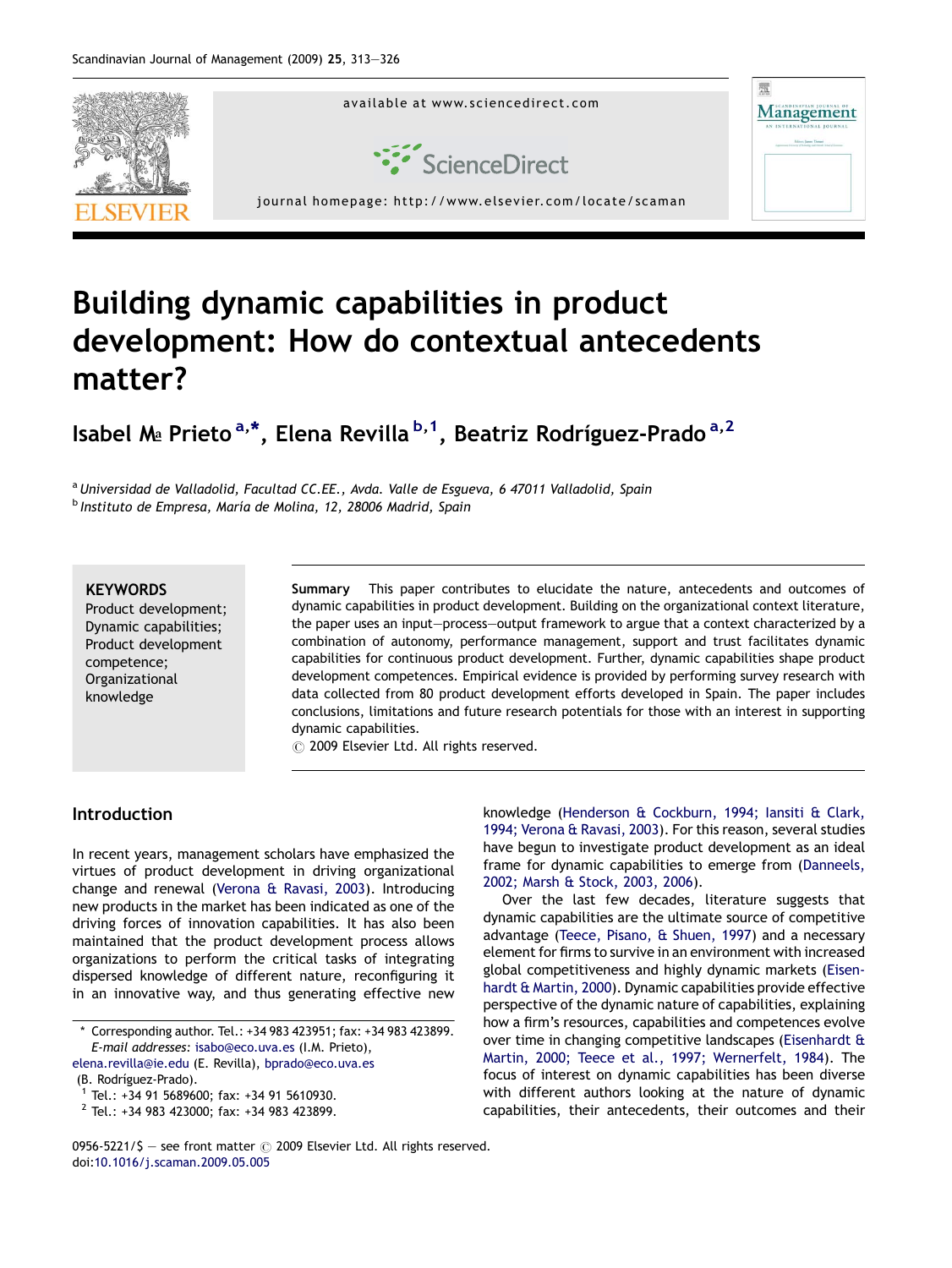associated processes. Although this increasing relevance, dynamic capabilities have been predominantly the subject of several theoretical debates ([Teece et al., 1997; Zollo &](#page--1-0) [Winter, 2002\)](#page--1-0). Perhaps the largest source of discussion is the lack of agreement on a definition of dynamic capabilities. One of the most recent definitions describes dynamic capabilities as the processes to reconfigure a firm's resources and operational capabilities in the manner envisioned and deemed appropriate by its principal decision makers [\(Zahra,](#page--1-0) [Sapienza, & Davidsson, 2006,](#page--1-0) p. 924). Examples of dynamic capabilities are strategic decision making and product development processes [\(Eisenhardt & Martin, 2000\)](#page--1-0).

Recently research has begun to explore the development of dynamic capabilities in product development [\(Danneels, 2002;](#page--1-0) [Marsh & Stock, 2003, 2006; Verona & Ravasi, 2003](#page--1-0)). Product development is one of the mechanisms by which firms create, integrate, recombine and shed resources and capabilities. It is inherently a knowledge-based activity that highlights learning and knowledge processes to the development, production and delivery of new products. Dynamic capabilities involve a transformation process and, consequently, product development can be adequately compared to a dynamic capability [\(Danneels, 2002; Iansiti & Clark, 1994; Leonard Barton, 1992](#page--1-0)). For example, as explained by [Verona and Ravasi \(2003\),](#page--1-0) dynamic capabilities in Oticon A/S, a leading company in the hearing-aid industry, enabled the capacity to develop and launch a considerable number of high-quality products during the nineties. Additionally, the notion of dynamic capabilities has been applied in settings such as innovation ([Dan](#page--1-0)[neels, 2002\)](#page--1-0) and product and process development ([Benner &](#page--1-0) [Tushman, 2003](#page--1-0)). This is the reason why this article includes product development to provide a conceptual framework for investigating dynamic capabilities.

Literature on dynamic capabilities is still in progress [\(Eisenhardt & Martin, 2000; Teece et al., 1997; Zollo &](#page--1-0) [Winter, 2002\)](#page--1-0) and, specifically, there has been little effort to consolidate findings in a unifying picture ([Easterby-Smith](#page--1-0) [& Prieto, 2008; Sher & Lee, 2004; Verona & Ravasi, 2003\)](#page--1-0). It is worth noting that empirical work is quite scarce and most of the studies are longitudinal and qualitative, based on single or multiple case studies. These studies have discovered a wide range of firm- or industry-specific processes pertinent to dynamic capabilities ([Wang & Ahmed, 2007\)](#page--1-0), but findings remain disconnected, so there is no clear understanding of what dynamic capabilities imply and how to develop them. Also, since quantitative studies are underdeveloped, it is still necessary to create and validate a multi-dimensional construct of dynamic capabilities. In addition to this, while most literature has focused on the competitive consequences of dynamic capabilities, some recent theoretical studies [\(Mulder & Romme, 2007; Wang & Ahmed, 2007; Zahra](#page--1-0) [et al., 2006\)](#page--1-0) have explained the importance of distinguishing between dynamic capabilities and their possible antecedents. These studies show the concern to be complex. However, the lack of empirical testing of these relations has not generated any unifying framework nor, again, a consensus in the ''operationalisation'' of dynamic capabilities. This then suggests the need to clarify the antecedents, the nature, and the outcomes of dynamic capabilities and, thus, the processes that foster continuous innovation.

Accordingly, the aim of this paper is to empirically investigate an input—process—outcome model framed to examine the antecedents (inputs) of dynamic capabilities, their nature (processes) and the resulting operational competences (output). The model describes dynamic capabilities for continuous product development as a set of knowledge processes (generation, integration and reconfiguration) and, adopting a context perspective, emphasizes the importance of a range of contextual antecedents as drivers of dynamic capabilities in product development. According to this, dynamic capabilities are achieved by building a carefully selected set of systems, processes and norms, including autonomy, performance management, support and trust, which arises from features of the organizational context, and allow the knowledge processes underlying dynamic capabilities to flourish. The model also suggests that dynamic capabilities affect product development competences, which occur by concurrently achieving process competence (e.g., efficient teamwork, fast time to market and low costs) [\(Kusunoki, Nonaka,](#page--1-0) [& Nagata, 1998](#page--1-0)) and product competence (e.g., value to customers, product quality and innovativeness). Both competences have been linked to market success and profitability ([Pavlou & El Sawy, 2004](#page--1-0)). These predicted relationships are depicted in Fig. 1.

The article makes three essential contributions to the literature. First, while dynamic capabilities are usually described as an abstract concept using qualitative case studies, the lack of measurement makes difficult to study how dynamic capabilities are amenable to managerial action. Therefore this research measures dynamic capabilities as a multi-dimensional construct that is built on knowledge processes associated with product development. Second, the study proposes a model of dynamic capabilities that incorporates their contextual antecedents and their consequences and, though it is studied in the frame of product development, it may be comprehensive for other units of analysis. Third, this article contributes to product development literature by examining specific influential contextual enablers that may help to develop competitive new products beyond existing success factors.

In the body of the paper, we develop these arguments in more detail. The next section presents a research background on dynamic capabilities in product development, and then addresses their antecedents and consequences. The third and fourth sections respectively describe the research methodology used to test the model, the analysis



Figure 1 Predicted relations.